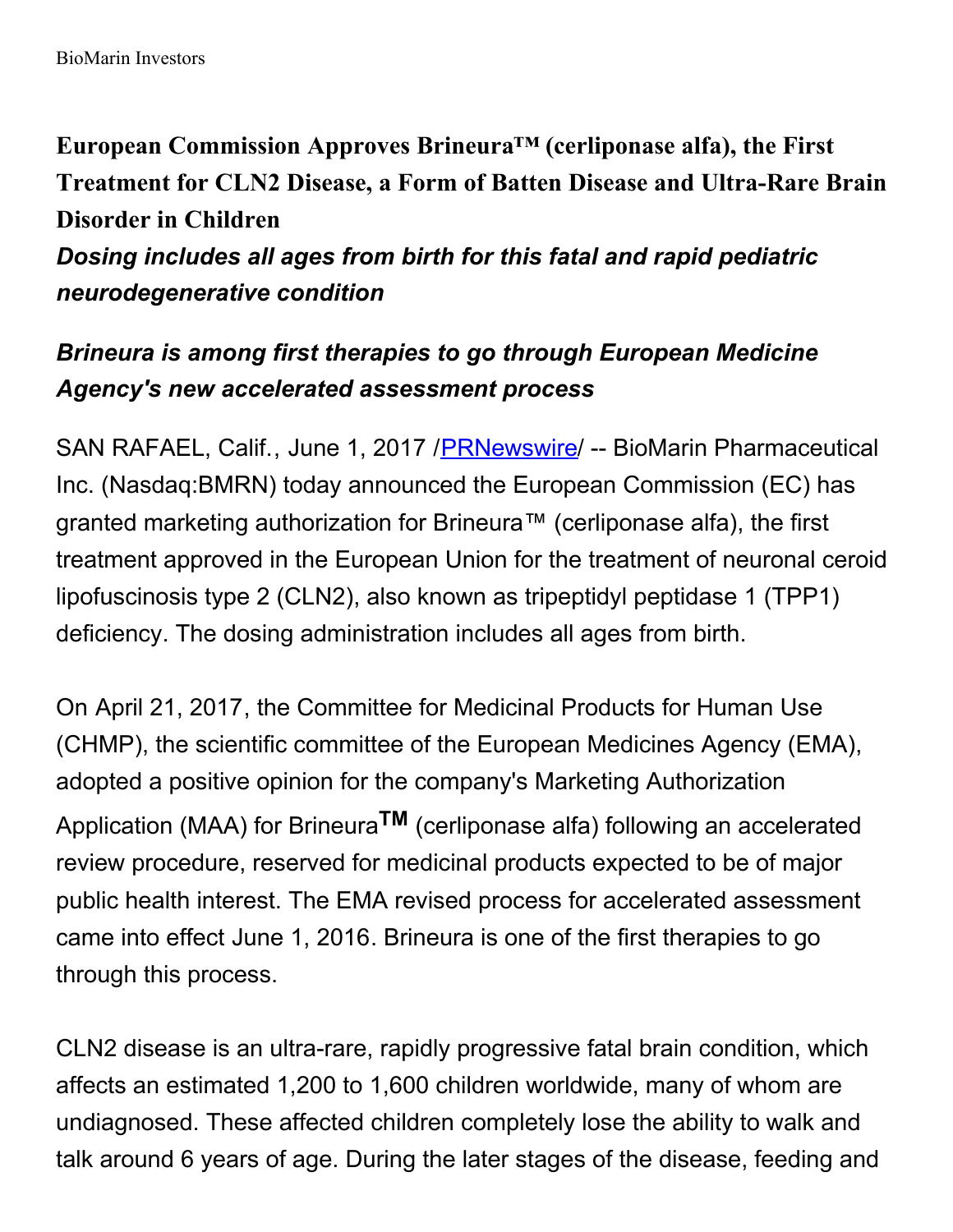tending to everyday needs become very difficult with death usually occurring between 8 and 12 years of age.

"Today represents several important milestones for the medical and patient communities, and also for me, both professionally and personally. For the first time since entering this field nearly 15 years ago, I can now tell families affected by CLN2 disease that there is a meaningful treatment that may help their child, and provide hope," said Angela Schulz, M.D. Ph.D., Department of Paediatrics, Children's Hospital, University Medical Center Hamburg-Eppendorf and principal investigator of the Brineura studies. "We are committed to furthering the study of Brineura and believe that the medical knowledge gained from the Brineura studies can help us learn more about treating other neurodegenerative diseases."

Brineura, an enzyme replacement therapy, is the first to be directly administered to the brain, treating the underlying cause of the condition by helping replace the deficient TPP1 enzyme. Using an established route of administration most often used in oncology – intracerebroventricular administration– the therapy is delivered directly into fluid surrounding the brain, known as the cerebrospinal fluid.

"Thank you to the European Commission for recognizing the medical benefits of Brineura for children affected by CLN2 disease. We are also grateful to the families and study investigators and their teams, who dedicated their time to the clinical program to make this treatment a reality for affected children in the EU," said Jean-Jacques Bienaimé, Chairman and Chief Executive Officer of BioMarin. "The physicians and patient families that form the Batten disease community have been integral to the approval of this treatment. We are also working to reduce the diagnostic journey for patients, who are often not diagnosed until the age of five, nearly two years after their first seizure. With a treatment now available, accelerating early diagnosis will be critical."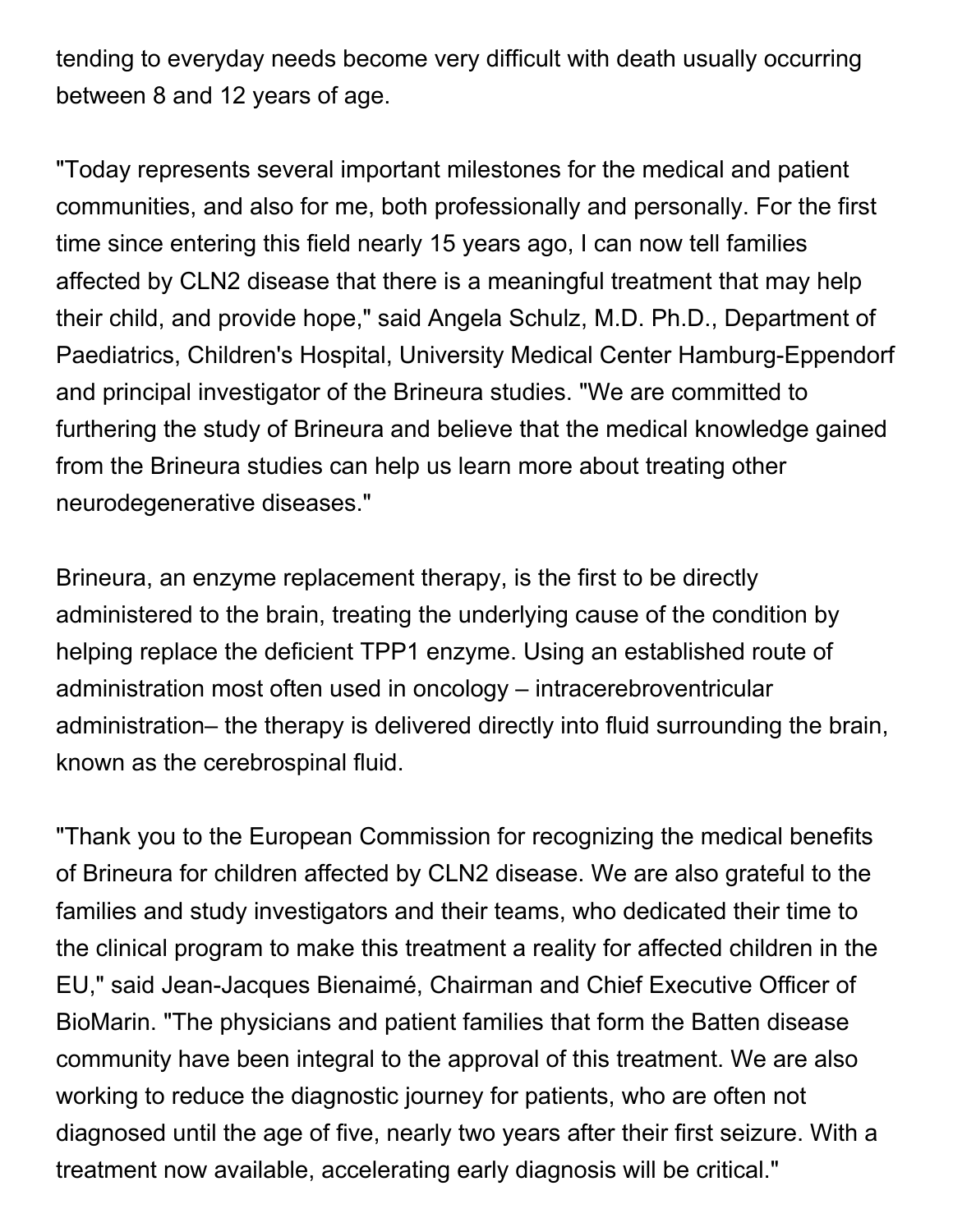In Europe, BioMarin supports programs for molecular and enzymatic diagnosis of CLN2 disease, including the early use of gene panels with the goal of helping reduce the average age of CLN2 diagnosis.

On Apr. 27, 2017 the U.S. Food and Drug Administration (FDA) approved Brineura™ to slow the loss of ambulation in symptomatic pediatric patients 3 years of age and older with late infantile neuronal ceroid lipofuscinosis type 2 (CLN2), also known as tripeptidyl peptidase 1 (TPP1) deficiency.

#### **Clinical Trial Results**

The Brineura Marketing Authorization Application (MAA) was based on an open-label, dose-escalation study for Brineura in 24 patients with CLN2 disease between 3 and 8 years of age, as well as an open-label extension study. The primary objectives were to evaluate the safety and tolerability of intracerebroventricular-administered Brineura and to evaluate effectiveness using a CLN2 disease-specific rating scale score in comparison with natural history data after 48 and 72 weeks of treatment.

The clinical study has shown that at 48 weeks, 87 percent or 20 of the 23 children who completed the trial did not decline in motor and language score. In the study, the mean rate of decline in patients treated with Brineura at 300 mg. every other week was 0.40 points per 48 weeks. When compared to the expected rate of decline based on the natural history, the study results are statistically significant (p<0.0001). The observed treatment effect was considered clinically meaningful in light of the natural history of untreated CLN2 disease. In the ongoing study as of June 3, 2016, the rate of decline in patients treated with Brineura compared to the natural history control group (N=42 patients) continues to show durability of the treatment effect.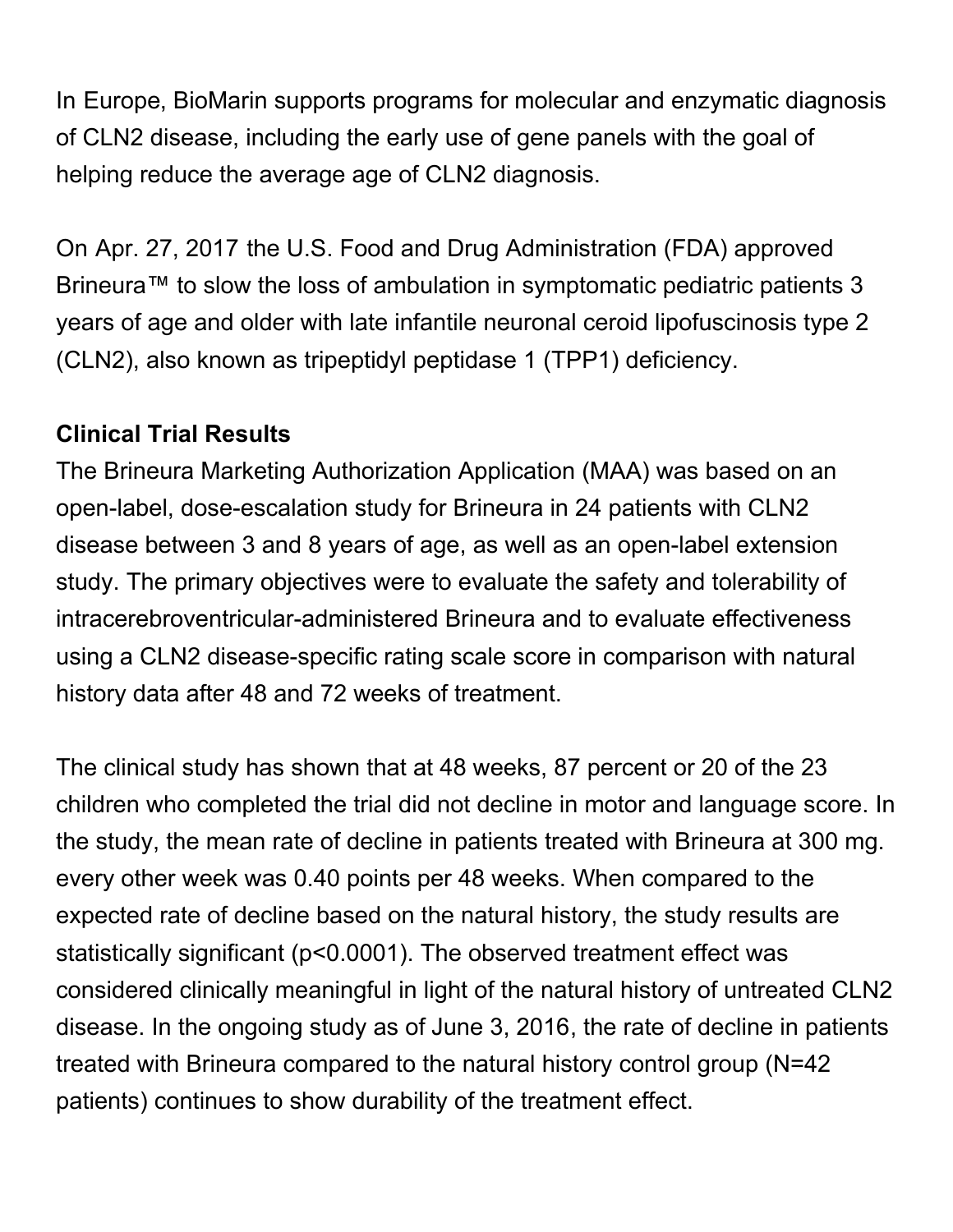In the clinical study, intraventricular access device-related infections were observed in two patients. In each case, antibiotics were administered, the intraventricular access device was replaced and the patient continued on Brineura treatment.

Hypersensitivity reactions have been reported in 14 (58%) Brineura treated patients during the clinical studies. The most common adverse reactions are convulsions, pyrexia, decreased cerebrospinal fluid (CSF) protein, ECG abnormalities, vomiting, upper respiratory tract infection, hypersensitivity, irritability, increased CSF protein, headache, needle issue and CSF pleocytosis.

## **About CLN2 Disease**

Children with CLN2 disease typically begin experiencing seizures between the ages of 2 and 4 years old, preceded in the majority of cases by language development delay. The disease progresses rapidly with most affected children losing the ability to walk and talk by approximately 6 years of age. Initial symptoms are followed by movement disorders, motor deterioration, dementia, blindness, and death usually occurring between the ages of 8 and 12 years of age. During the later stages of the disease, feeding and tending to everyday needs become very difficult. BioMarin estimates the incidence of CLN2 disease is approximately one in 200,000 with up to 1,200 to 1,600 children in the regions of the world where BioMarin operates, many of whom are undiagnosed.

The neuronal ceroid lipofuscinoses (NCLs) are a heterogeneous group of lysosomal storage disorders that includes the autosomal recessive neurodegenerative disorder CLN2 disease. CLN2 disease is caused by mutations in the TPP1 gene resulting in deficient activity of the enzyme tripeptidyl peptidase 1 (TPP1). In the absence of TPP1, lysosomal storage materials normally metabolized by this enzyme accumulate in many organs, particularly in the brain and retina. Buildup of these storage materials in the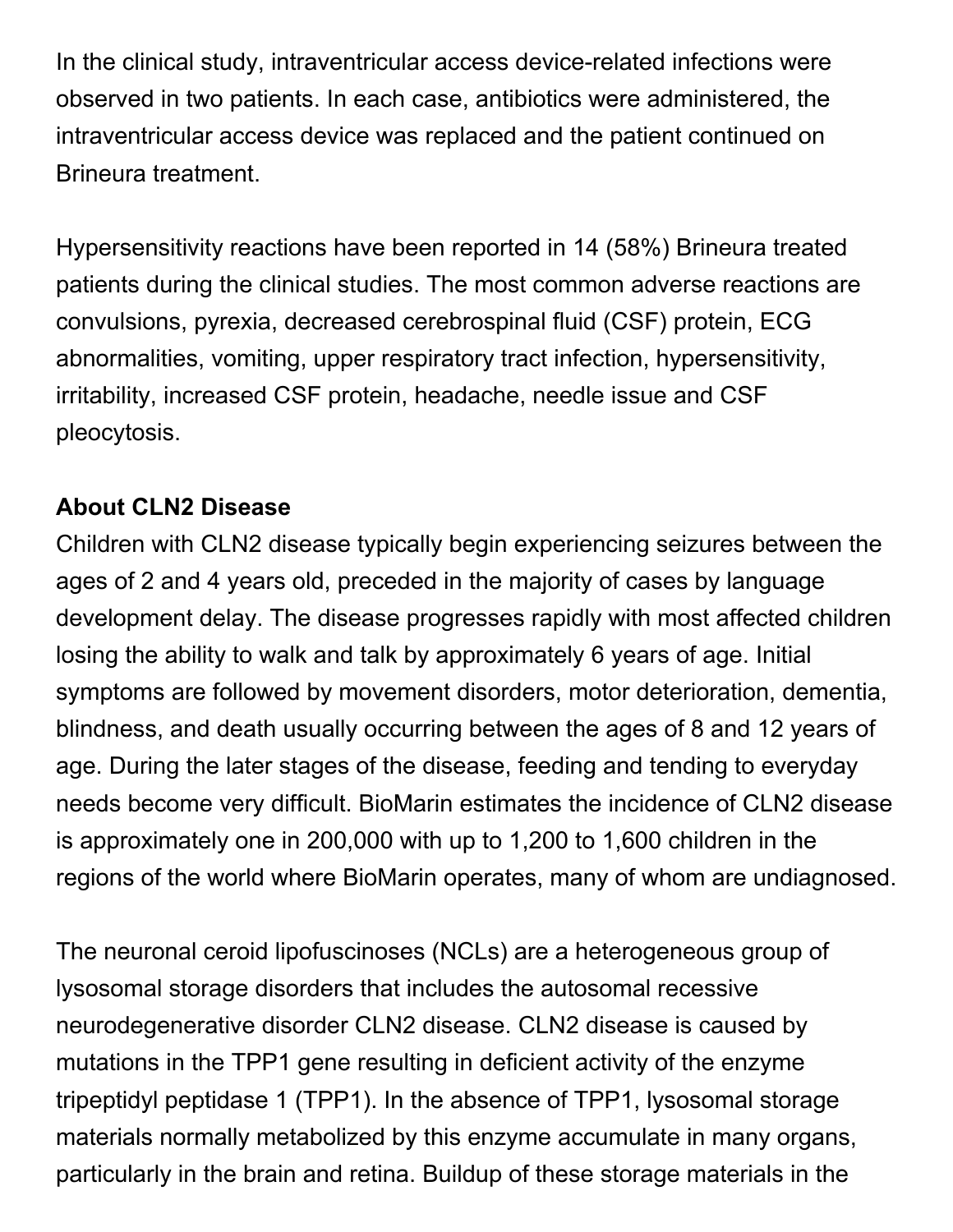cells of the nervous system contributes to the progressive and relentless neurodegeneration which manifests as loss of cognitive, motor, and visual functions.

## **About Brineura**

Brineura is a recombinant form of human tripeptidyl peptidase 1 (TPP1), the enzyme deficient in patients with CLN2 disease. It is an enzyme replacement therapy designed to restore TPP1 enzyme activity and break down the storage materials that cause CLN2 disease. In order to reach the cells of the brain and central nervous system, the treatment is delivered directly into the fluid surrounding the brain (cerebrospinal fluid) using BioMarin's patented technology.

Brineura administered via intracerebroventricular infusion every other week was well tolerated, and no patients discontinued treatment due to adverse events (AEs). Most AEs were Grade 1 or 2, and the majority are consistent with severe, chronic neurologic disease in pediatric patients. The most common events associated with treatment included: pyrexia, hypersensitivity, seizure, epilepsy, vomiting and headache. In Europe, dosing for children under two has been estimated based on brain mass. Limited data are available for children aged 2 years, and no clinical data is available in children below 2 years of age. While safety and efficacy of Brineura in children less than 3 years of age has not yet been established, BioMarin is conducting a study in this patient population.

# **About BioMarin**

BioMarin is a global biotechnology company that develops and commercializes innovative therapies for patients with serious and life-threatening rare and ultrarare genetic diseases. The Company's portfolio consists of six commercialized products and multiple clinical and pre-clinical product candidates. For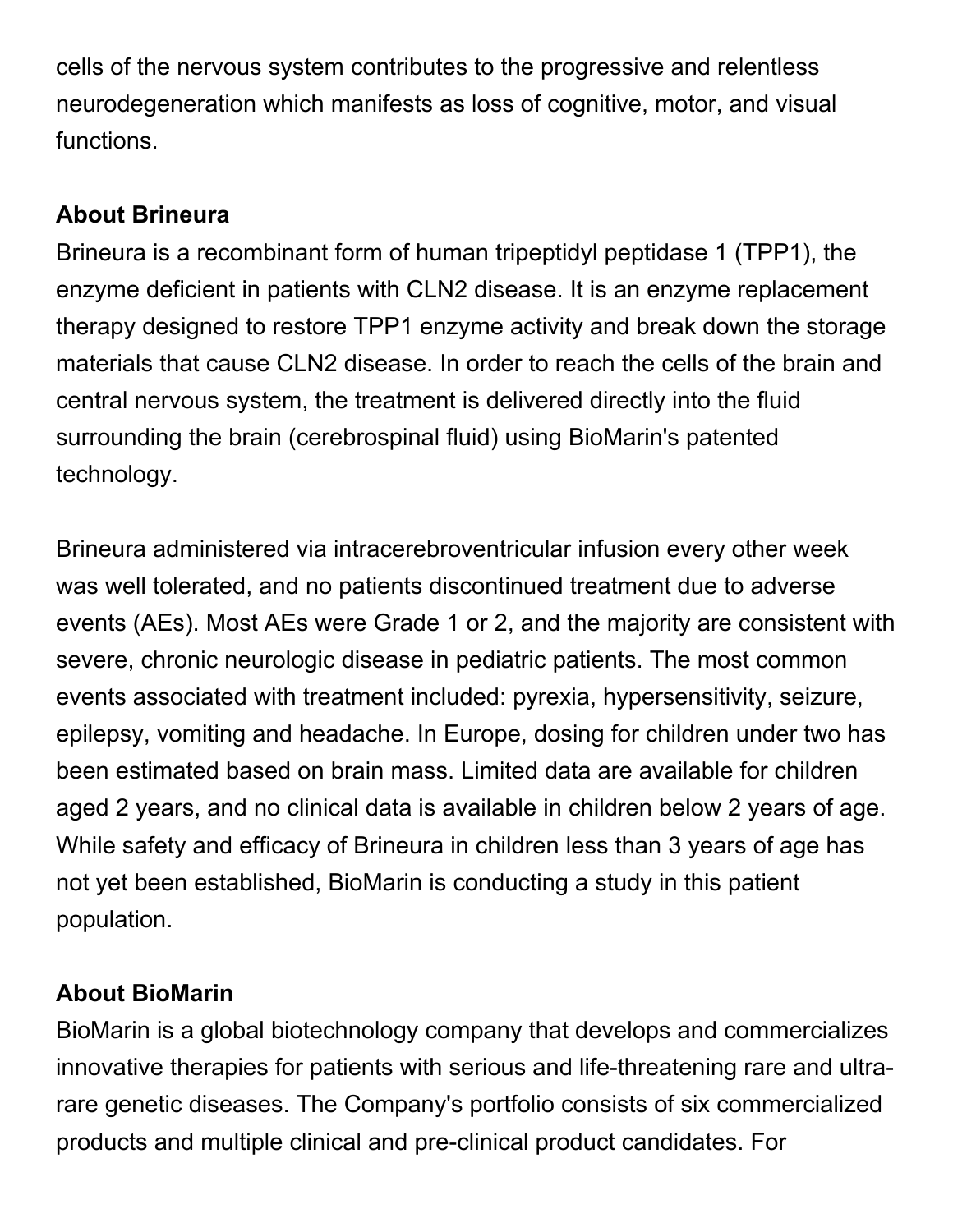additional information, please visit [www.BioMarin.com](http://www.biomarin.com/).

#### **Forward-Looking Statement**

This press release contains forward-looking statements, including, without limitation, statements regarding the potential benefits and commercial availability of Brineura™ (cerliponase alfa). These forward-looking statements are based on the Company's current beliefs and expectations and involve risks and uncertainties such that actual results may differ materially from these statements. These risks and uncertainties include, among others, risks related to: uncertainties inherent in research and development, including unfavorable new clinical data and additional analyses of existing clinical data; the commercialization of Brineura; the Company's ability to manufacture sufficient quantities of Brineura for clinical trials and the commercial launch of Brineura; the market potential for Brinuera as a treatment for CLN2 disease; competitive developments; and those other risks detailed from time to time under the caption "Risk Factors" and elsewhere in the Company's Securities and Exchange Commission (SEC) filings, including the Company's Quarterly Report on Form 10-Q for the quarter ended March 31, 2017, and future filings and reports by the Company. The Company undertakes no duty or obligation to update any forward-looking statements contained in this press release as a result of new information, future events or changes in its expectations.

BioMarin® is a registered trademark and Brineura™ is a trademark of BioMarin Pharmaceutical Inc.

#### **Contacts:**

Investors **Media** *Traci McCarty Debra Charlesworth BioMarin Pharmaceutical Inc. BioMarin Pharmaceutical Inc.*